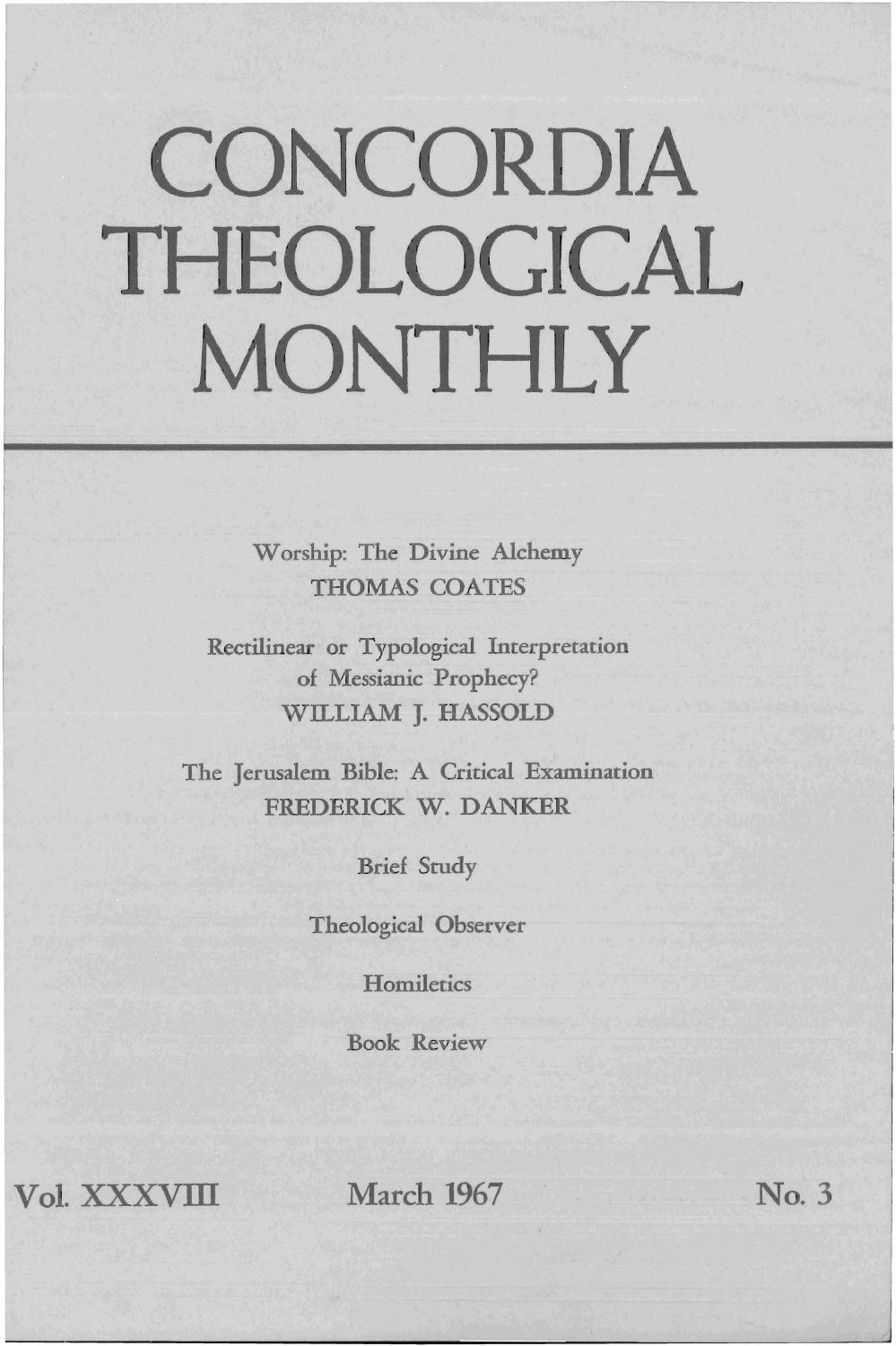## JUDAISM IN A CHRISTIAN WORLD

When Paul stood before the Sanhedrin, he said, "The true issue in this trial is our hope of the resurrection of the dead" (Acts 23: 6). The liberal Pharisee faced the conservative Sadducee. In his warm and generous book Robert Gordis reminds us that the issue is still very much alive. "Whether or not we believe in immortality beyond the grave, we all know that we attain to immortality in this world through our children. When your parents contemplate the possibility of your marrying outside the fold, and realize that their grandchildren will no longer be Jews, it is the end as far as they are concerned. If they sound hysterical, it is because they are faced by the specter of their own extinction." (P. 205)

In answer, Gordis points the way for Jewish survival in terms of traditional strengths rather than isolationism. However, some of the stress on the distinctive contribution of Judaism is bought with some disregard for facts. Thus in his lengthy discussion of the celebrated case of "Brother Daniel" who endeavored, as a Jew, to reenter Israel under the law of return, Gordis states that the term *goy* is "virtually never" *(p.* 80) used to refer to the Jewish people, but see, e. g., Gen. 17:4; Ex. 19:6; Deut.4:6; Joshua 3:17; 4:1; 10:13; Judg.2:20; Jer.31:36; Ps.33:12; 106:5; Zeph. 2:9). The writer warns Christians not to conceive of Judaism in monolithic terms, and Christians do well to heed the admonition, yet he himself time and again treats Christianity in just such terms. "Classical Christianity, in the formulation of Paul, is strongly antinomian, denying the validity and authority of the Torah" *(p.158).*  This is a total distortion of Paul's own accent on his efforts to preserve the Law from self-determining casuistry (see, e. g., Rom.  $3:31$ ;  $8:4$ ). Paul also asserts that all must

appear before Christ's judgment seat and that each one will receive "good or evil, according to what he has done in the body" (2 Cor. 5: 10). No one ever spoke more eloquently about *mishpat* and *zidkah,* and even a slight acquaintance with Paul's letters reveals a strong indicative-imperative pattern. Gordis discredits Paul and Christianity by neglecting to observe that in Paul it is not a question of doing away with the Law but a matter of methodology in achieving what God aimed at in the Law. Indeed, anti-Paulinism seems to be a thread throughout the book, with little attempt at sympathetic understanding.

To judge Paul anachronistically in terms of aberrations of Pauline theology in some segments of Christianity is no more fair than to misjudge Judaism in such fashion. Paul must be judged on Jewish terms, within the context of Pharisaism, which stressed the legitimacy of the prophets on an equal level with the Pentateuch, in contrast with the Sadducees, who gave the nod to the latter. Gordis happens to be more sympathetic to the position of the Sadducees, but Paul's approach, on the basis of the prophetic expectation of a new law written in the heart (Jer. 31: 33-34), was not at all un-Jewish in terms of his own historical context.

Equally incomprehensible is the assertion that "Christianity did not derive directly from the Old Testament but from rabbinic Judaism, . . . Thus the faith represented in the primitive Church rested upon the thought and practice of post-biblical Judaism" (p. 150). Apart from the oversimplification of earliest Christianity, this statement contradicts the writer's repeated reminder that Christianity diverges from rabbinic Judaism. Again, the statement that the Shema (Deut. 6: 4-9) does not hold so central a place in Christianity as in Judaism (p. 160) is erroneous. The history of Christianity is full of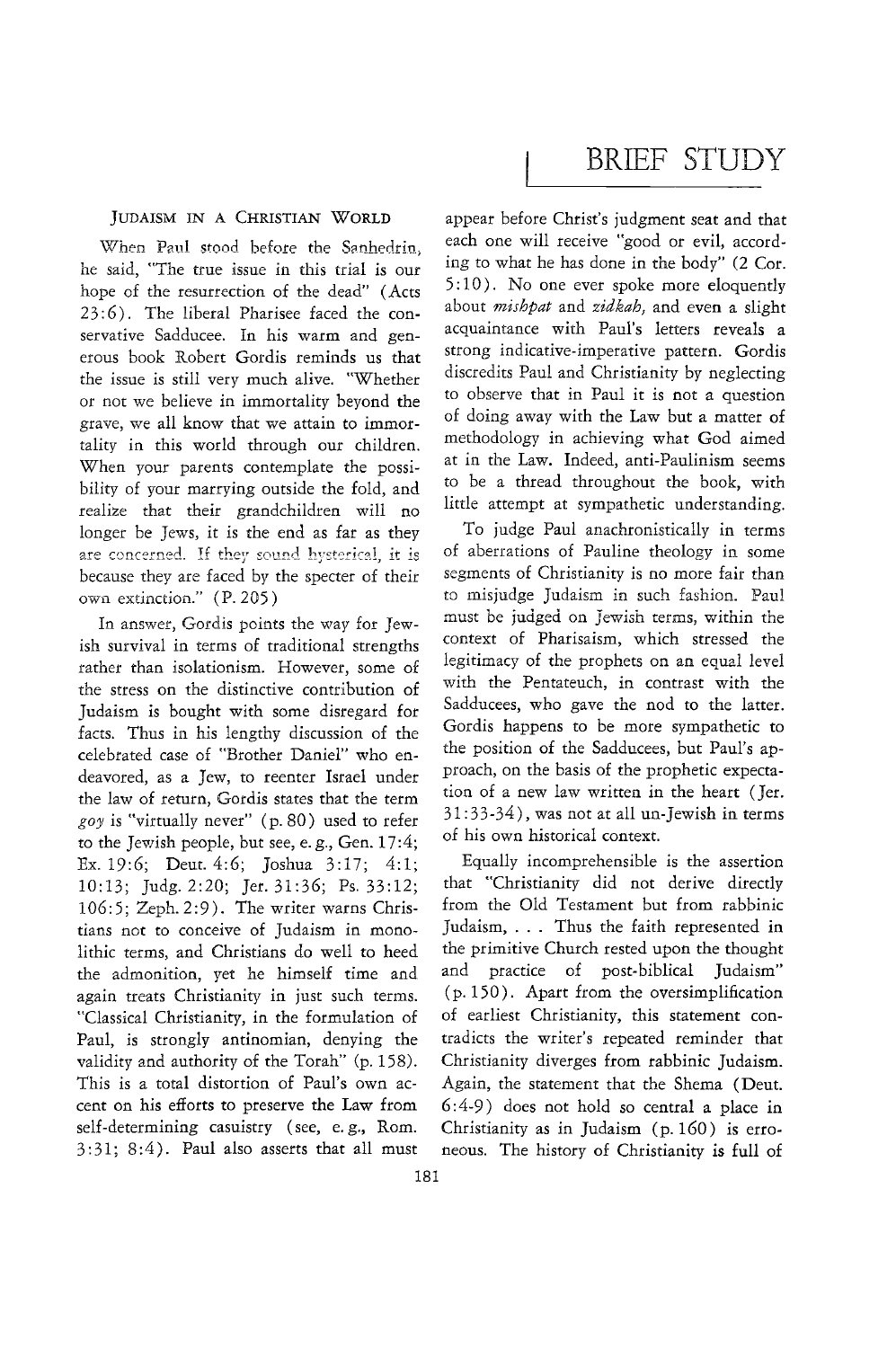polemical affirmation concerning the oneness of God, and the errors of the Schwenkfeldians are anathematized in the Lutheran Symbols. And how can it be stated that "poverty and wealth, slavery and the status of women are not of genuine concern to a man who seeks to achieve his salvation in the brief interval before the Divine cataclysm sweeps the world away" (p. 164)? What about Jesus' own critique of divorce casuistry and Paul's concern for Onesimus and James' strictures on oppression of the poor, not to speak of Jesus' concern about widows and their devoured houses (Mark  $12: 40$ )? Again, on pages 171-72, a contrast is suggested between "emotion" in Christianity and "the emphasis upon works and not merely upon faith, which characterizes Judaism," with the added observation that the latter is "a valuable corrective." Gordis forgets that Paul himself countered emotion with the "far better way" (1 Cor. 13 ), in words that echo the most passionate outbursts of the prophets in their concern for righteousness, not to speak of Luther's Large and Small Catechism with their marvelous expositions of the Ten Commandments. Gordis apparently has not read Luther, or he would never have written that Martin Luther emphasized the "efficacy of faith rather than works, thus contradicting the official teaching of the Catholic Church" (p. 175 ). The fact is that Luther called the church of his time back to truly Catholic teaching, and this is recognized today by objective Roman Catholic scholars, including especially Hans Kiing. Indeed, it is doubtful whether anyone has ever written more fervently than Luther about ethical responsibility.

Gordis' answer to the conversion interests of Christianity is to affirm that Judaism does not believe that salvation is "exclusively 'of the Jews' *(pace* the New Testament!)" (p.145). Yet in his answer to the problem of intermarriage he says that *"the Jewish community must make the effort to bring*  *the non-Jewish partner into the community through conversion to Judaism"* (p. 205). He supports this with the proposition: "That Judaism will ultimately be accepted by all mankind is basic to the vision of the future in the Jewish tradition in its most creative periods . . ."

What is disturbing about this book is that in a time when Christians are combatting anti-Semitism in subtle as well as overtly virulent forms, this book suggests that a primary ingredient of Jewishness is an anti-Christian stance, that Jewishness is by definition to be also non-Christian. This is to commit the error ascribed to Christians who are charged with defining Christianity in terms of rejection of Jewishness. This is further to deny one of the complex factors in the history of the Jewish people, for there was a time when priests, Pharisees, and others among the Jewish people embraced Christianity and did not consider that espousal a cancellation of their Jewishness. Persecution of such people stemmed not from the masses of Jewry but from a few leaders. It is true that many Christians make a mistake in defining Judaism in terms only of Old Testament history. At the same time, if Jews narrow the criteria for determining Jewish identity by making non-Christianness a fundamental issue, then some run the risk of erasing the totality of that very continuity that spells identity. Or must one admit that Jewishness is a precarious possession at the mercy of the vagaries of history? Some place along the line one ought to ask: "What is God's own criterion?"

The worst form of anti-Semitism is to affirm that Jews are invincibly stiff-necked, and a subtle form of such anti-Semitism is the patronizing approach taken by Christians who do not think a Jew capable of sharing in the blessings inherited through Abraham and his most eminent descendant, Jesus the Messiah. Conversion sought for the sake of personal achievement is unworthy of the